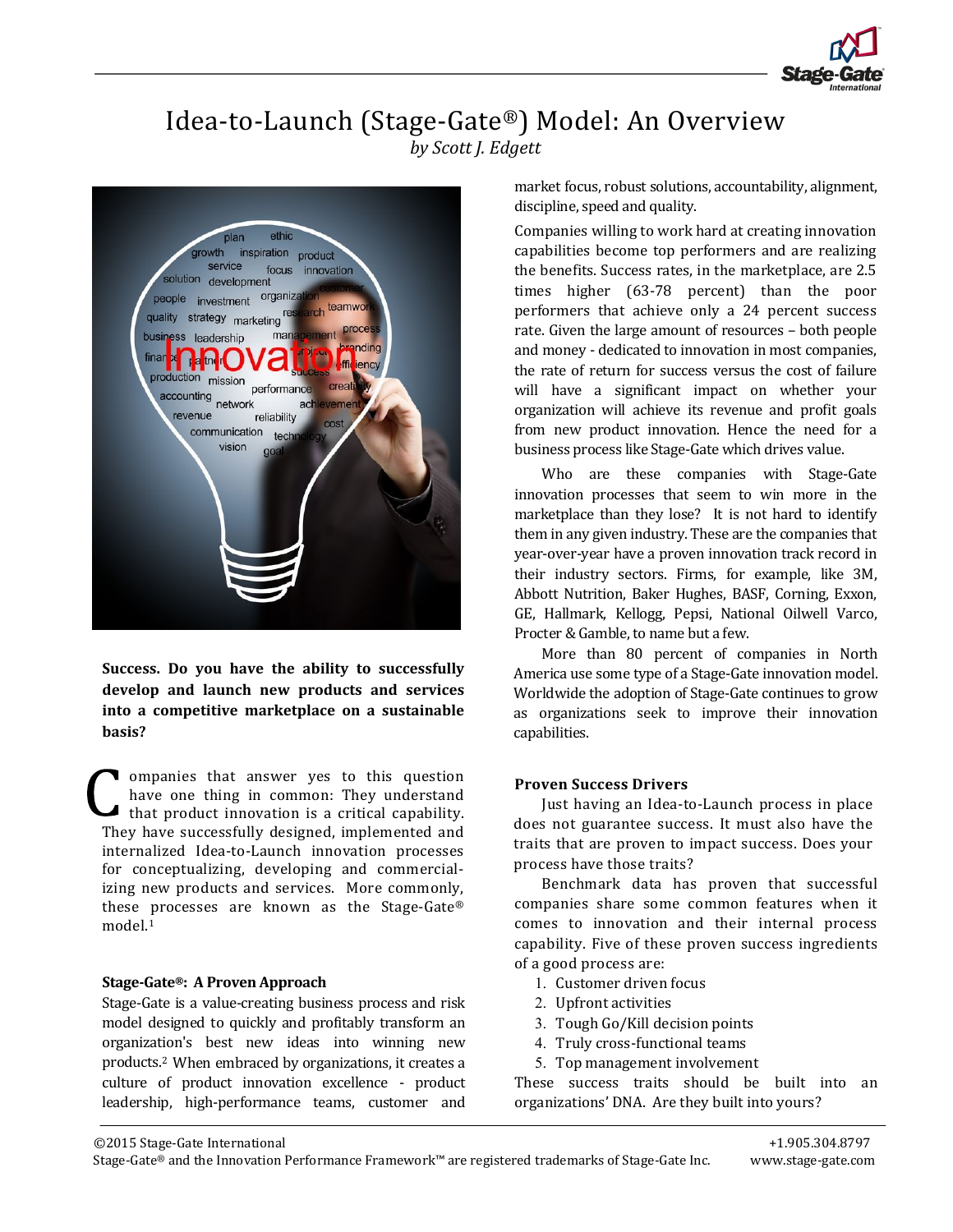### **1. Customer Driven Focus**

Customer focussed innovation drives success rates that are twice as high in the marketplace and have a much higher productivity rate  $(4.5 \times)$ . It is the number one key to success and profitability. The goal is to maintain a sharp focus on developing and delivering new products that are differentiated, solve major customer problems and offer compelling value propositions to the customer.

How: A customer driven focus is built into the entire Idea-to-Launch process. Beginning right at the start with the front-end of the process, ideas, both internally and externally generated, are validated by voice-ofcustomer analysis. A customer driven focus continues in each subsequent stage of the process by having constant interactions with the customer, for example: concept screening and testing, early and rapid prototype testing to ensure the design is staying true to what the customer wants and will pay for, gauging customer reaction and purchase intent via working prototypes and customer trials.

 Key questions are asked and answered throughout each stage of the process to ensure that the development team understands what main benefits are important to the customer. This ensures that the new product/service will offer new and unique benefits that provide superior value to the customer and are better than the competition's offering.

## **2. Upfront Activities**

Success or failure of a new product is often determined before it even enters the development stage. It is the critical upfront activities that define the attributes, features and benefits that will comprise a winning new product and provide an understanding of the customer's perceived value.

Companies with solid upfront activities built into their innovation process find this also reduces time to market. It does so by sharpening the product and project definition; ensuring the product specs are correct; confirming product design early in the process and minimizing expensive last minute changes and project scope creep. Top performing companies avoid rushing into product development thinking that they know best what the market wants. Instead, they take the critical steps to ensure a well-defined product definition exists that has been validated with solid input from marketing. Project scope creep and expensive, time-delaying, last minute changes that could have been prevented with better information are minimized.

**How:** Upfront activities are built right into the process with the necessary time and resources allocated. A thorough analysis of the market, competition and customer is undertaken in advance of the development of the product. Activities such as concept screening and testing, feasibility assessments for technical, legal, financial and manufacturing are also conducted to create a solid business case to evaluate the project's merits before development work begins. Time is spent to understand what a winning new product must be. In many top performing firms one outcome of building into the process a strong customer driven approach, supported by solid upfront activities, is the creation of a clear, fact-based product definition. This then becomes a key output or deliverable for this stage of work.

## **3. Tough Go/Kill Decision Points**

Too many projects, not enough resources; pipeline moving too slowly; projects that are never killed. These are all common symptoms that the innovation governance system is not working properly. Top performers ensure that they have in place clear Go/No Go decision points (or Gates) and clearly identified decision makers. Decisions are made at their Gate meetings. They understand that effective Gate meetings are critical to enabling the entire process. In fact, having tough Go/No Go decision meetings is one of the top drivers of a successful Stage-Gate process.

How: Move towards having 'Gates with Teeth'. Select decision points throughout your process where management and project teams can come together to review a project and its merits for future funding. Each project is reviewed against clear decision criteria and the project's resource needs are compared against other competing projects in the pipeline. Fact based decisions are made at these meetings. The decision makers are the people who own the resources and can make the allocation decisions required by the project teams to move their project forward. Timely decisions are made and projects are actually approved or killed.

## **4. Truly Cross‐Functional Teams**

Innovation projects are complex and affect or require input from many different parts of an organization. Therefore, the way project teams are organized and how well team members work together will impact both time-to-market and project success rates. Strong, talented project leaders who are accountable for a project's success leading truly cross-functional teams is a well-known success driver. Unfortunately many companies find they do not have enough of these types

 

©2015 Stage‐Gate International Page 2 Stage-Gate® and the Innovation Performance Framework are registered trademarks of Stage-Gate Inc. www.stage-gate.com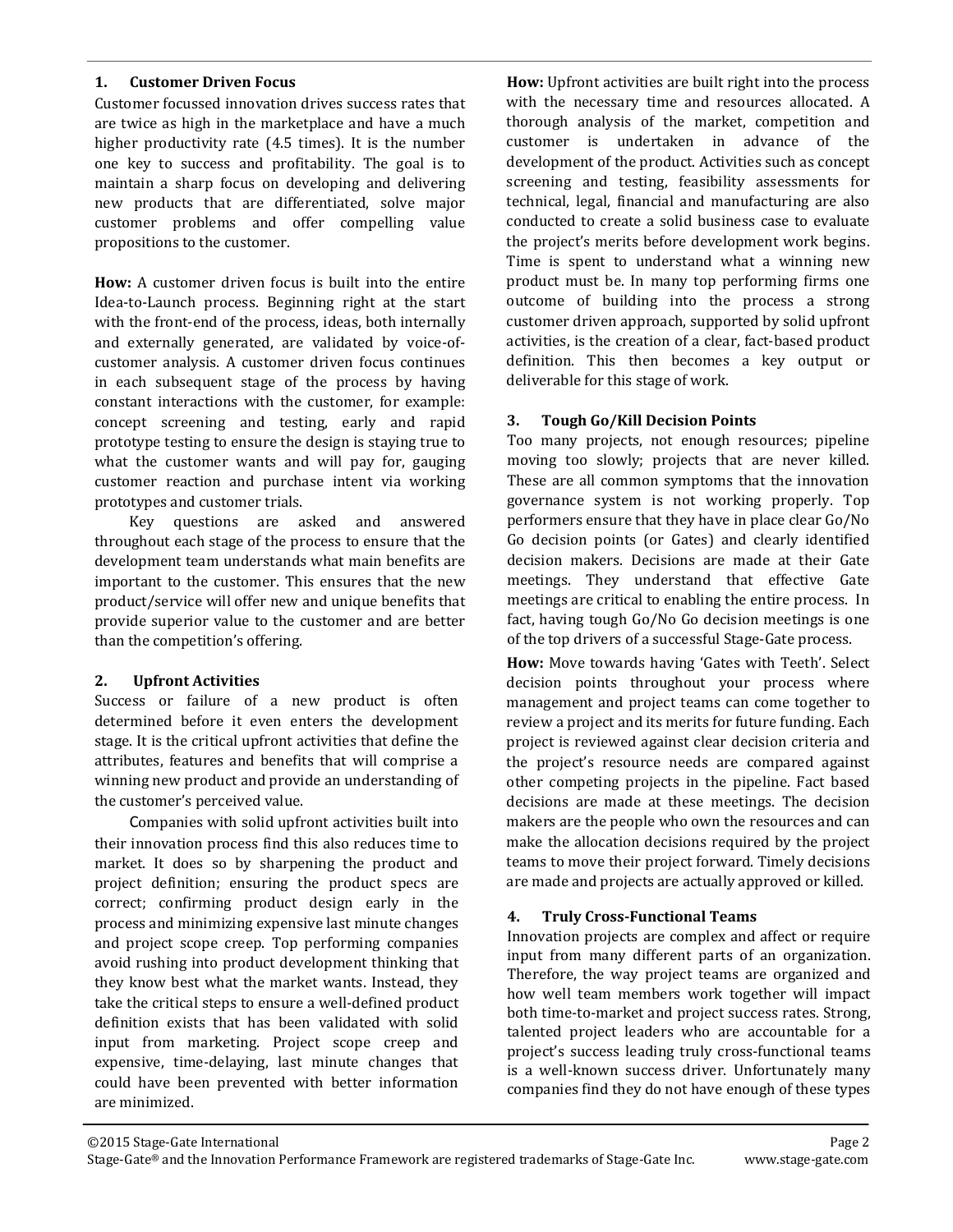of skills within their innovation teams and organizations. Some companies still follow a functional silo resource allocation approach to projects. 

How: Ensure your organization has clearly identified project leaders with the skills to manage complex projects under tight timelines. In today's global development environment teams need to have the cross‐functional skills and resources necessary to ensure that they can be successful. Remove roadblocks that might hinder team members and, in turn, ensure project leaders and team members are accountable for the results.

## **5. Top Management Involvement**

It all starts at the top. Top management must not only be clearly committed to product innovation, they also need to demonstrate strong and visible support. It cannot be understated. Without this visible support success rates will decrease. Senior management must 'walk the talk'.

**How:** The leadership is responsible to set and communicate the innovation strategy and direction, allocate the necessary funding and provide guidance on the balance between short term needs and long term goals of the organization. Senior management must also maintain the right balance between oversight of innovation projects and empowering teams to get the job done. Executives need to set the pace and provide the support necessary for success.

## **Stage‐Gate® – An Idea‐to‐Launch Process3**

 Can an organization dramatically improve the quality, speed, and profitability of their new product projects while driving down the risk of failure? Absolutely. 

The Stage-Gate idea-to-launch model is the industry standard for managing new product innovation excellence. The ground-breaking, widely implemented process expertly integrates numerous performance driving best practices into an easy-to-understand recipe for success. Its robust design engages users of all decision levels and functions, enabling quality execution, timely Go/Kill decisions, alignment and speed. The result: Superior products reaching markets faster and more profitably.

Whether a company is developing game changing technologies and products that alter competitive landscapes and create new markets, or it is introducing new-to-company products to generate new revenue streams, or whether it is defending market share by releasing improved versions of products, the Stage-Gate model improves performance and reduces your risk of failure. 

In addition to the benefits that are well-documented by research and benchmarking results many companies that have implemented and adopted an authentic Stage-Gate process realize the following benefits: $4$ 

- $\checkmark$  Accelerated speed-to-market
- $\checkmark$  Increased new product success rates
- Decreased new product failures
- $\checkmark$  Increased organizational discipline and focus on the right projects
- $\checkmark$  Fewer errors, waste and re-work within projects, less scope creep
- $\checkmark$  Improved alignment across business leaders
- $\checkmark$  Efficient and effective allocation of scarce resources
- Improved visibility of all projects in the pipeline
- $\checkmark$  Improved cross-functional engagement and collaboration
- $\checkmark$  Improved communication and coordination with external stakeholders.

#### en de la provincia de la construcción de la construcción de la construcción de la construcción de la construcc<br>En la construcción **Figure** 1:

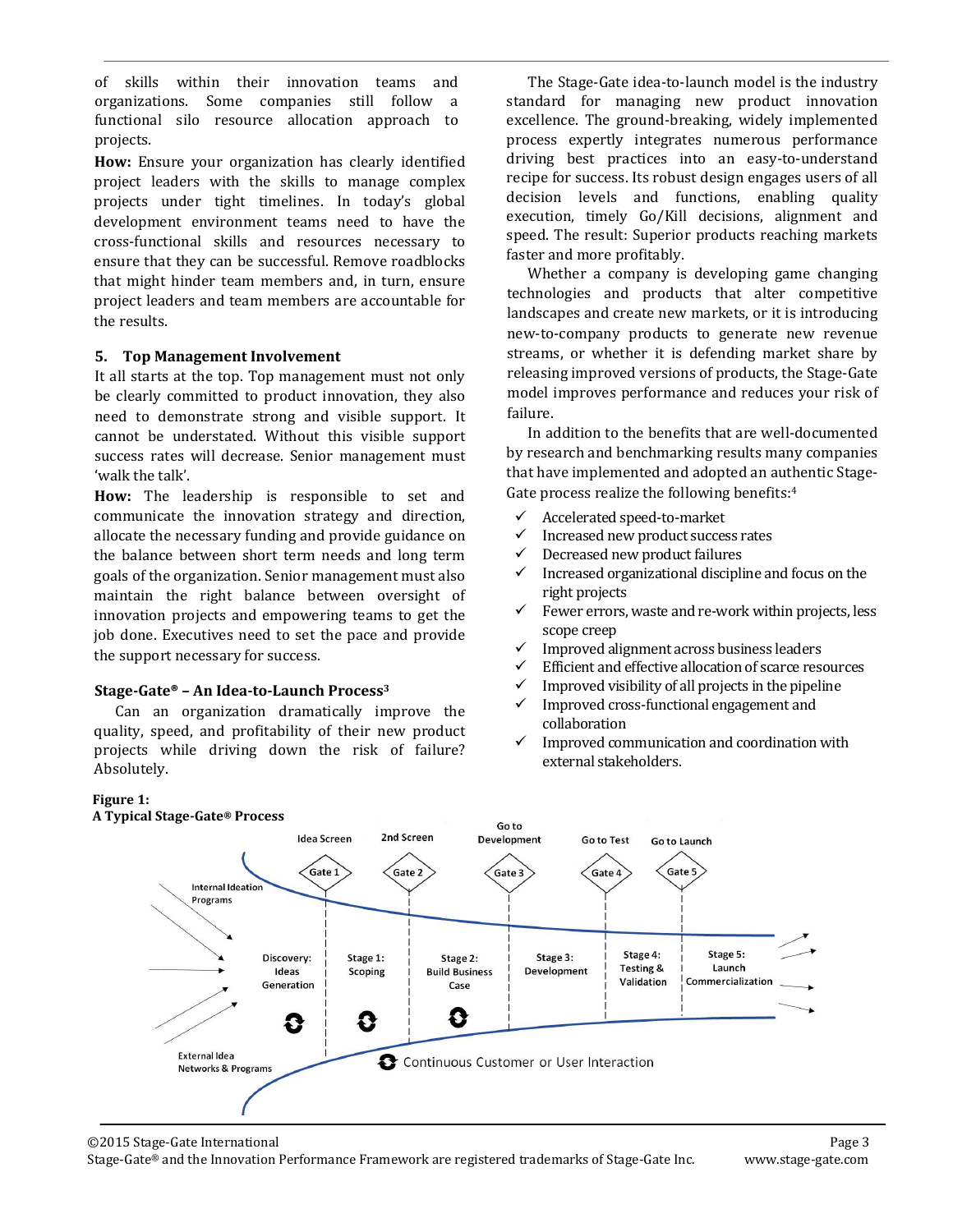#### **How Does a Stage‐Gate Process Work?**

The Stage-Gate process is based on the belief that product innovation begins with ideas and ends once a product is successfully launched into the market. (See Figure 1)

The Stage-Gate model breaks down the often complex and chaotic process of taking an idea from inception to launch into smaller stages (where project activities are conducted) and gates (where business evaluations and Go/Kill decisions are made). In its entirety, Stage-Gate incorporates upfront predevelopment activities (customer driven business justification and preliminary feasibilities), development activities (technical, marketing, and operations) and commercialization activities (market launch and post launch learning) into one complete, robust business process. 

#### **The Stages**

A project leader drives the project through each stage. Each stage is designed to collect specific information to help move the project to the next stage or decision point. Each stage is defined by the activities within it. These activities are completed in parallel (allowing for projects to quickly move toward completion) and are cross-functional. The activities are designed to gather information and progressively reduce uncertainty and risk. Each stage is increasingly more costly and emphasizes collection of additional information to reduce uncertainty. The results of this integrated analysis become a set of deliverables that provide the input to decision meetings (Gates).

In the typical Stage-Gate model, there are 5 stages, in addition to a robust front-end or Idea stage.

# **Sample Gate 2 Scorecard**

#### *Idea Generation*

• Pre-work designed to discover and uncover business opportunities and generate new ideas.

## *Stage 1 – Scoping*

Quick, inexpensive preliminary investigation and scoping of the project. It is largely desk research.

*Stage 2 – Build the Business Case*

Detailed investigation involving primary research (customer, market and technical) leading to a Business Case that includes product and project definition, project justification, and the proposed plan for development.

*Stage 3 – Development*

• The actual detailed design and development of the new product and the design of the operations or production process required for eventual full scale production. 

*Stage 4 – Testing and Validation*

• Tests or trials in the lab, plant and marketplace to verify and validate the proposed new product, brand/ marketing and production or operations plans. 

*Stage 5 – Launch*

• Commercialization: the beginning of full scale operations or production, marketing and sales.

#### **The Gates**

Preceding each stage, a project passes through a gate where a decision is made whether or not to continue investing in the project (a Go/Kill decision). These serve as quality-control checkpoints with three goals: ensure quality of execution, evaluate business rationale, and approve the project plan and resources.

Each gate has a different purpose. For example, Gate 1 is a gentle, early screen of new ideas while Gate 3 is a Figure 2:<br> **Figure** 2:<br> **Sample Cate 2 Scorecard**<br> **Sample Cate 2 Scorecard**<br> **Figure**  $\frac{1}{2}$  is a gentic, carry setted of new ideas wind date 5 is a

 

| <b>CRITERIA</b>                                                                                                                                                                                                                 | $\Omega$                                                                                                                     |               | 10                                                                                                            | <b>SCORE</b> |
|---------------------------------------------------------------------------------------------------------------------------------------------------------------------------------------------------------------------------------|------------------------------------------------------------------------------------------------------------------------------|---------------|---------------------------------------------------------------------------------------------------------------|--------------|
| <b>Strategic Fit &amp; Importance</b><br>. Degree of alignment with business and/or innovation strategies<br>. Importance of the project to the company                                                                         | . Lack of alignment<br>• Project not important                                                                               |               | • Considerable alignment<br>. Project is very important                                                       |              |
| <b>Product &amp; Competitive Advantage</b><br>Degree to which the potential product:<br>. Offers greater benefits to the customer<br>· Impacts competitive advantage                                                            | . No competitive advantage; no impact<br>on our ability to compete                                                           |               | . Provides highly differentiated<br>benefits<br>· Greatly enhances ability to compete                         |              |
| <b>Market Attractiveness</b><br>. Size of the market<br>. Rate of growth for the market                                                                                                                                         | • Small or niche market • No or limited<br>market growth                                                                     |               | • Very significant market<br>. High market growth                                                             |              |
| <b>Synergies &amp; Core Competencies</b><br>• Leverage our core competencies in marketing, sales, manufacturing/<br>operations, and/or distribution<br>- Availability of required resources (skills, capability and experience) | . Limited or no ability to leverage core<br>competencies<br>. Required resources are not available<br>and cannot be acquired |               | . Strong opportunity to leverage core<br>competencies<br>· Required resources are available<br>and accessible |              |
| <b>Technical Feasibility</b><br>. Degree of technical complexity<br>. Size of the technical gap                                                                                                                                 | . Highly complex technical solution<br>• Very large technical gap                                                            |               | • Straightforward technical solution<br>. No or limited technical gap                                         |              |
| Financial Reward vs. Financial Risk<br>- Length of payback period<br>. Level of financial risk                                                                                                                                  | - Long payback period<br>• Very high financial risk                                                                          |               | · Good payback period<br>. Limited financial risk that is<br>acceptable                                       |              |
| <b>RECOMMENDATION:</b>                                                                                                                                                                                                          | $\Box$ GO<br>$\Box$ KILL<br>$\Box$ RECYCLE                                                                                   | <b>I</b> HOLD | <b>TOTAL SCORE</b>                                                                                            |              |

Source: SG Navigator™ (see www.stage-gate.com)

©2015 Stage‐Gate International Page 4 

Stage-Gate® and the Innovation Performance Framework are registered trademarks of Stage-Gate Inc. www.stage-gate.com